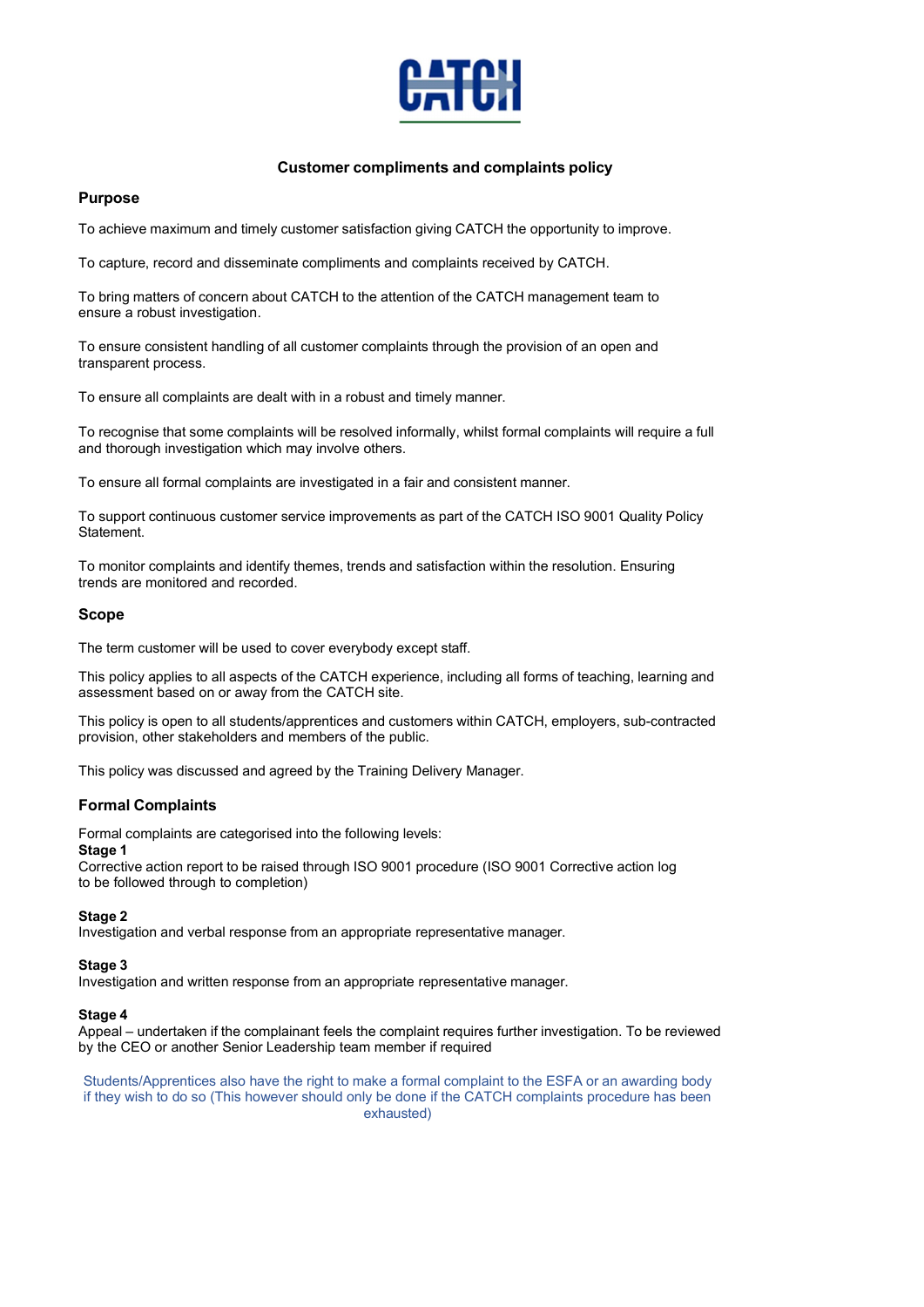

## **Compliments**

Compliments are received through a range of mediums and will be passed onto the relevant department or person.

Department Managers will look at the relevant compliments and share with their team to celebrate best practice where possible.

### **Complaints**

CATCH defines a complaint as "pieces of feedback that point out problems with our company's product or services. These are opportunities for our business to improve its internal processes and create a better customer experience"

### Informal Complaints

Any complaint received through one of the following will be classed as an informal complaint unless the complainant states they wish to make a Formal Complaint:

- Student Forum Groups
- Via Moodle
- Online Customer Feedback form
- Written feedback
- Verbal complaint

In the instance of complaints being made at meetings e.g. student groups, action plans will be prepared, and appropriate action will be taken.

On occasions where comments are made in writing, these will be recorded and forwarded to the appropriate member of the Senior Leadership Team for a written response to be made. A copy will be kept of the comments made, date received and date of response. These comments will be stored and logged via Corrective Action Reports.

## **Policy**

All compliments and complaints will be processed under this policy.

All complaints will be handled sensitively and with due consideration to confidentiality for all involved in line with the Data Protection Act 2018 and GDPR.

Any person named in a complaint will be informed of the substance of the complaint at an appropriate point and if required will have the right to reply as part of the investigation.

Detailed information contained within the complaint will be made available only to those involved in its resolution.

Any person who makes a complaint under this policy, will not be treated less favourably by anyone within the organisation than if the complaint had not been brought.

It is expected that, unless there are exceptional and fully documented circumstances, anyone who wishes to make a complaint will follow this policy within one calendar month of the incident which is the cause for complaint.

CATCH will listen to and investigate all complaints that clearly express the nature of their complaint and the remedy sought.

Where there is no clear evidence to support the complaint, the Training Delivery Manager may request contact with the complainant in the first instance for additional information to support in investigation.

All formal complaints will be investigated thoroughly and fairly. The information obtained through the investigation of complaints will be used to improve services.

If the complaint is of a criminal nature, the matter will be immediately referred to a member of the Senior Leadership Team who may, where appropriate, inform the Police.

The Senior Leadership Team will be kept informed of all complaints received against CATCH Skills concerning student welfare.

Complaints relating to Safeguarding and Prevent will be passed immediately to a member of the Safeguarding team for investigation.

CATCH reserves the right not to disclose the full details of actions taken to resolve the complaint where it is related to a specific individual.

Staff, Students/Apprentices could be subject to a disciplinary proceeding because of any investigation. If a serious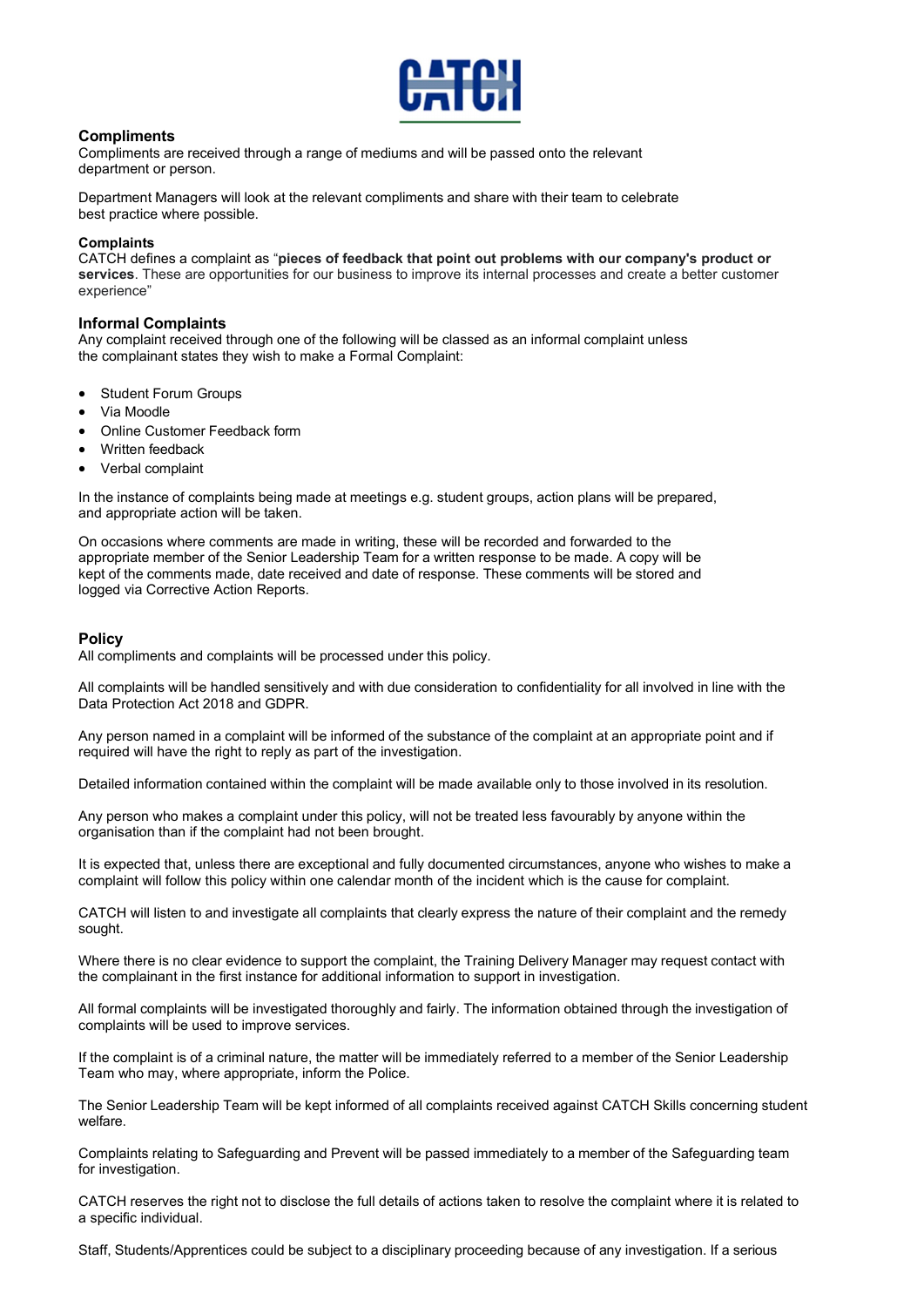

breach is found, this could result in the immediate suspension of the staff or student until the investigation is completed.

Where the complainant is dissatisfied in the way in which CATCH has dealt with the complaint, they have a right to take the matter further. The complainant can appeal against the decision by informing the CEO in writing within 10 working days of the decision. This will be reviewed by the CEO or another nominated member of the Senior Leadership Team if required. This process will precede the option to take the matter to the external funding body.

Where a student exhausts the CATCH Skills procedure, they have a right to complain to the Education and Skills Funding Agency (ESFA) (See appendix A). A complaint to ESFA is not a further stage of appeal. The ESFA does not hear evidence or seek to substitute its own decision for that of CATCH. Details of who to contact are below:

## The Complaints Team

Education and Skills Funding Agency Cheylesmore House Quinton Road COVENTRY CV1 2WT complaints.esfa@education.gov.uk

For further details, please refer to Appendix A

### Who will monitor the policy

- 1. This policy will be reviewed bi-annually by the Training Delivery Manager and SLT
- 2. The monitoring process will consider changes to support legislation.
- 3. The implications of complaints will be monitored and reviewed in line with protected characteristics.
- 4. Adherence to this policy will be monitored through CATCH reporting systems.
- 5. This policy will be highlighted to all students and staff as part of the induction process.
- 6. Complaints through social media will be monitored via the Marketing Team.
- 7. This policy compliments and supports the ISO9001 policy for dealing with non- conformity and corrective actions HCF/QP/04
- 8. This policy is reviewed annually

### Document owner: Lisa Kennedy – Apprenticeship Delivery Manager –

### lisa.kennedy@catchuk.org

### Review

This policy and its terms will be reviewed on an annual basis and modified as required by any changes in legislation.

James McIntosh

Signed<sup>James</sup> McIntosh (Feb 15, 2022 11:27 GMT) .

James McIntosh COO/Director of Skills

Version 2 Review date – Feb 2022 Next Review date – Feb 2023

## Appendix A

### Complain about a further education college or apprenticeship

Tell your tutor, human resources team or line manager if you have a complaint - your organisation may be able to solve your problem informally.

## Make a formal complaint

You can make a formal complaint if you are not able to solve your issue informally. You must follow this procedure.

# If you're unhappy with the outcome

a further education college